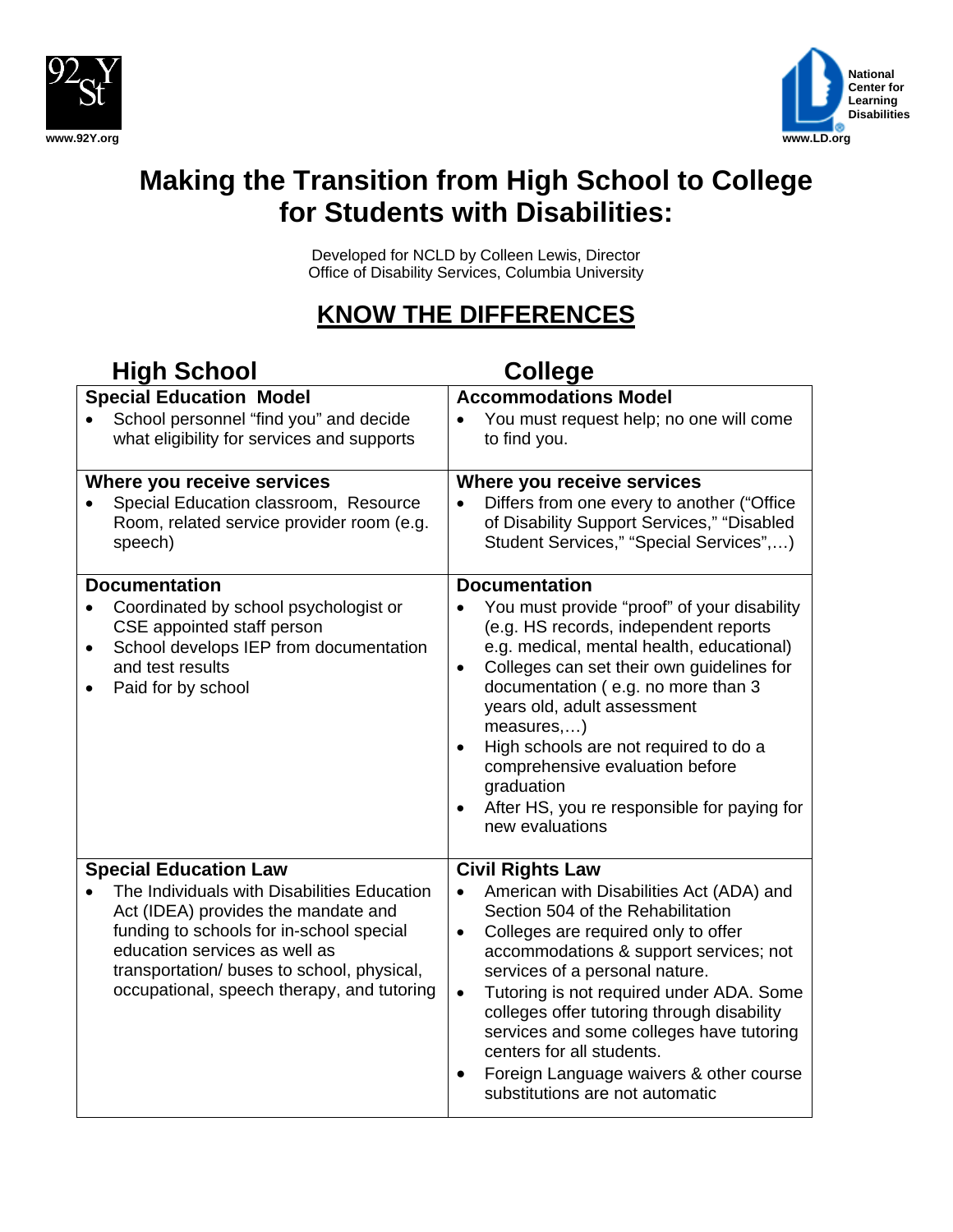## **INFORMATION FOR STUDENTS**

### **While still in high school you need to:**

### *1. Find out about your disability:*

- □ Talk to your parents, high school special education teacher, or guidance counselor to learn about your specific disabilities
	- $\triangleright$  Understand the academic impact of your disability
	- $\triangleright$  Understand your areas of strength and weakness
	- $\triangleright$  Understand how your disability might affect future employment and/or career choices
	- $\triangleright$  Make sure that you have current documentation (request updated testing or a re-evaluation before you leave HS)
	- $\triangleright$  Read your disability documentation and understand what it says.

### *2. Actively participate in all transition related meetings (i.e. IEP, 504, IPE)*

- □ Participate in self-advocacy training
- Learn to express your current and future needs, concerns, interests, and preferences
- Know what your rights & responsibilities are and what the grievance procedures are at your selected colleges

### *3. Develop a personal information file with disability related information:*

- **Disability documentation** 
	- ¾ Current high school records (e.g. grade transcript, standardized achievement testing scores)
	- $\triangleright$  Medical records (if relevant to educational progress)
	- $\geq$  Copy of current IEP or 504 plan
	- $\triangleright$  College Entrance Exam results/ info (SAT, ACT)
	- $\triangleright$  Psychological and educational evaluation records

### *4. Select and Plan College Choices*

- □ Select the colleges you'd consider attending (important tip: do NOT chose schools by the amount of services that offer; make your initial selections based on whether the school offers the programs of study that most interest you)
- $\Box$  Visit each campus (make sure to meet the person(s) in charge of the Office of Disability Services)
- Do your homework! Consider:
	- $\triangleright$  What services/programs each prospective college provides through their disability support office or other office that handles disability accommodations
	- $\triangleright$  How often are services available? Are the service providers on campus and available on as as-needed basis?
	- $\triangleright$  Are there restrictions (e.g. times per week) or additional costs for using these services?
- *5. Apply—Good luck!*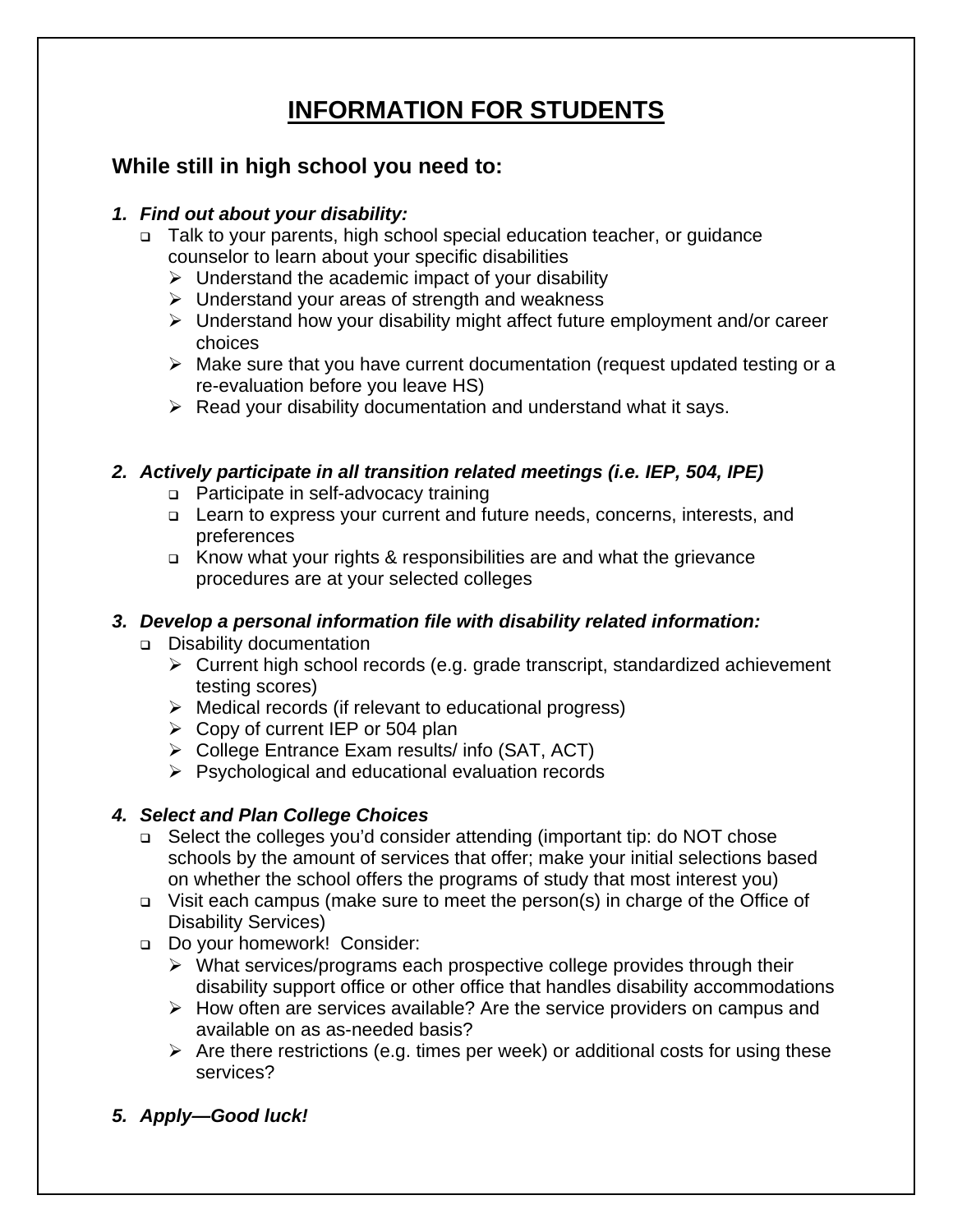## **KNOWING YOUR OPTIONS**

All colleges are required by law to provide accommodations to students with documented disabilities. Some colleges offer specialized programs that are highly structured and include a wide range of academic and behavioral supports. Other colleges offer support services that are less intensive and that require students to 'take the lead' in monitoring their progress and managing their special needs on campus.

#### **Programs vs. Support Services**

- **Programs** are specifically designed for students with disabilities and provide more in-depth services and accommodations. Not all colleges have these types of programs. When offered, the most common types are designed for students with learning disabilities and/or ADHD. These programs usually have costs in addition to tuition. These programs often provide one-on-one tutoring and sessions with a learning disability specialist.
- **Support Services** are the resources available at no cost for students with disabilities. Support services include reasonable accommodations, such as extended time for assignment and testing, note-takers, the use of a calculator, and preferential seating in classrooms.

### **CONGRATULATIONS! YOU'VE BEEN ACCEPTED TO A COLLEGE! NOW WHAT?**

- **1. Register with the college's disability services office or program. Remember you need to:** 
	- Contact that campus office—they will not find you.
	- □ Provide disability documentation that is current & meets college guidelines.
	- □ Request that accommodations you will need (note-takers, assistive listening devices, testing modifications, textbooks on tape, etc.).
	- Request those accommodations **before** scheduled placement tests or you will not receive accommodations for those tests.

#### **2. Arrange other supports not provided by the school.**

- □ Do you need things like counseling, medication management, or other supports? Who will provide them for you & how will they affect your schedule?
- Develop back up plans for these supports.